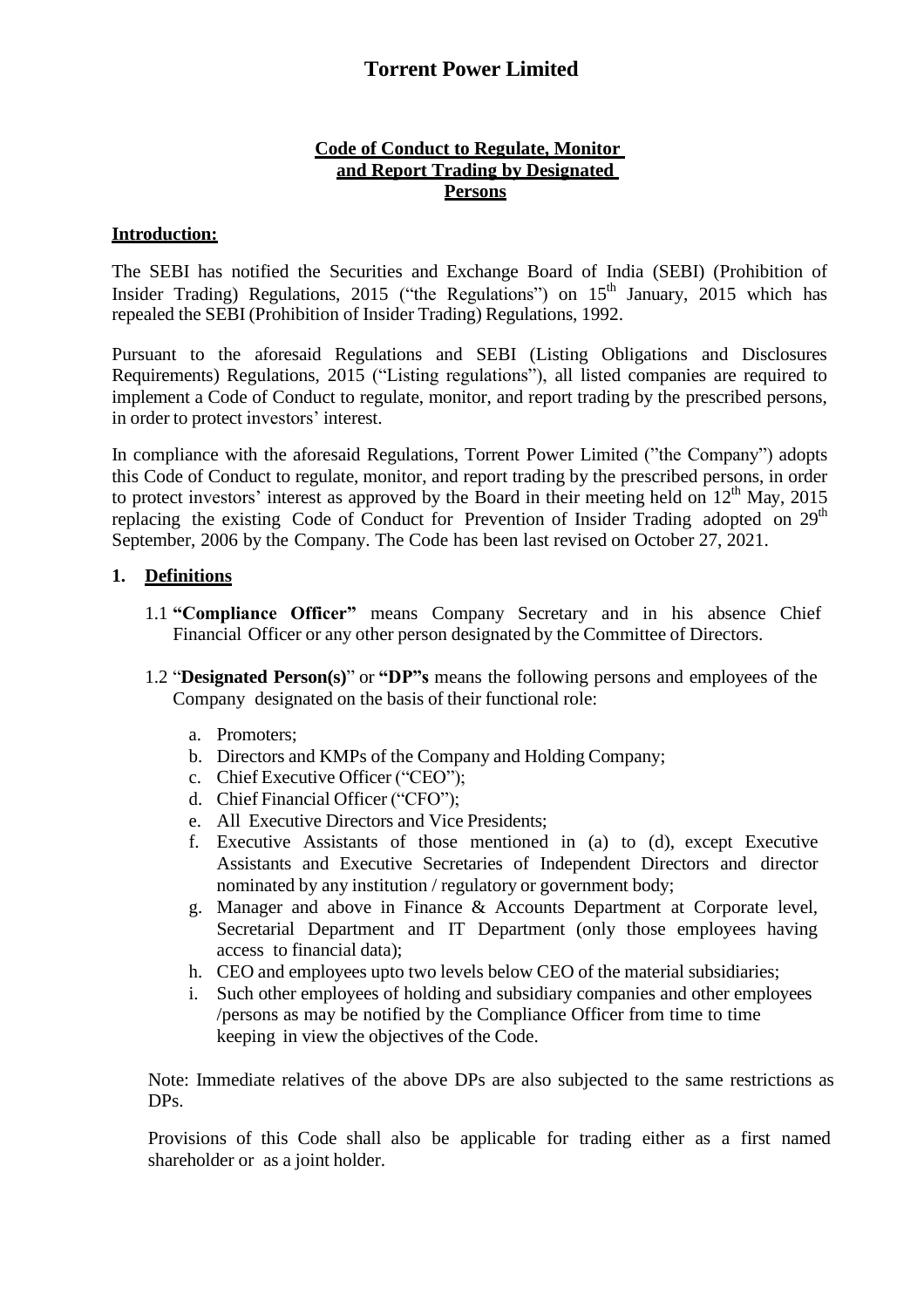1.3 "**Immediate Relative**" means a spouse of a person, and includes parent, sibling and child of such person or of the spouse, any of whom is either dependent financially on such person or consults such person in taking decisions relating to Trading in Securities.

*Provided that a spouse who is financially independent and does not consult the Designated Person while taking Trading decisions, is presumed to be an 'Immediate Relative', unless rebutted so.*

- 1.4 "**Unpublished Price Sensitive Information**" or **"UPSI"** means any information, relating to Company or its Securities, directly or indirectly, that is not generally available which upon becoming generally available, is likely to materially affect the price of the Securities and shall, ordinarily include but not restricted to, information relating to the following:
	- (i) financial results;
	- (ii) dividends;
	- (iii) change in capital structure;
	- (iv) mergers, de-mergers, acquisitions, delistings, disposals and expansion of business and such other transactions; and
	- (v) changes in Key Managerial Personnel;

All the words and expressions used and not defined in the Code shall have the same meanings assigned to them in the Regulations, Companies Act, 2013 SEBI Act 1992, Securities Contracts (Regulation) Act, 1956 or rules and regulations made thereunder and any other relevant legislation applicable to the Company as amended and prevailing from time to time.

### **2. Prohibition on Communication or Procurement of Unpublished Price Sensitive Information**

- 2.1 Designated Persons and other employees shall maintain the confidentiality of all Unpublished Price Sensitive Information. They shall not communicate, provide, or allow access to any Unpublished Price Sensitive Information, relating to the Company or Securities listed or proposed to be listed to any person including other Insiders except where such communication is in furtherance of legitimate purposes, performance of duties or discharge of legal obligations.
- 2.2 No person shall procure from or cause the communication by any Insider of Unpublished Price Sensitive Information, relating to the Company or Securities listed or proposed to be listed except in furtherance of legitimate purposes, performance of duties or discharge of legal obligations.

The policy for determination of "legitimate purposes" for sharing Unpublished Price Sensitive Information which forms the part of Code of Practices and Procedures for Fair Disclosure of Unpublished Price Sensitive Information which is available on the website:https://www.torrentpower.com/pdf/investors/20200917\_Code\_Practices\_and [Procedures.pdf](https://www.torrentpower.com/pdf/investors/20200917_Code_Practices_and_Procedures.pdf)

The Company has formed a Policy and Procedures for inquiry in case of leak or suspected leak of Unpublished Price Sensitive Information. Any person having information on leakage or suspected leakage of Unpublished Price Sensitive Information can forward the detailed Complaint on the mail id: [insidertrading@torrentpower.com](mailto:insidertrading@torrentpower.com)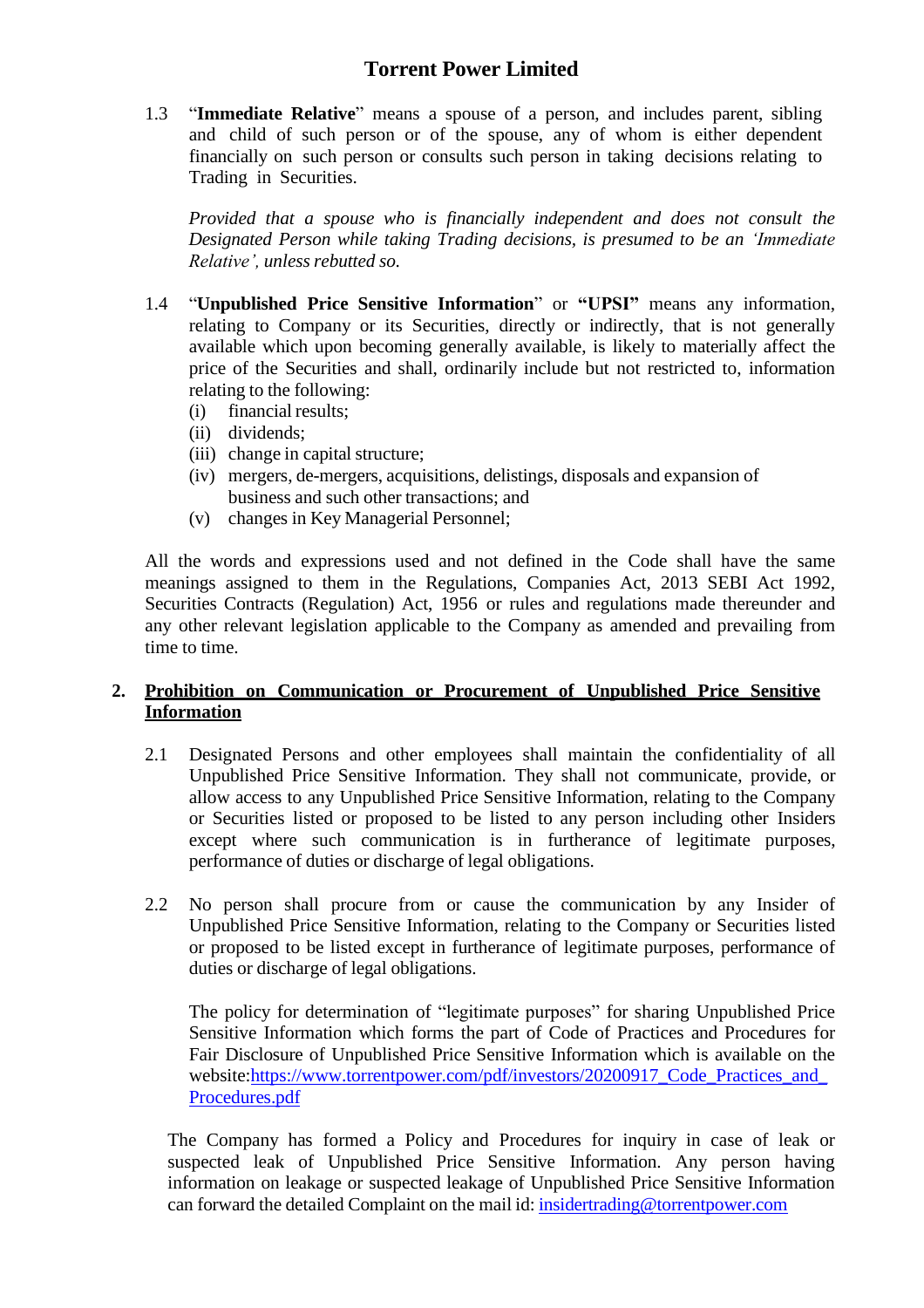The Compliance Officer shall decide on how and when any persons(s) should be brought 'inside' on any proposed or ongoing sensitive transactions and should be made aware of the duties and responsibilities attached to the receipt of Inside Information and the liability that attaches to misuse or unwarranted use of such information.

#### **3. Trading when in possession of Unpublished Price Sensitive Information**

Designated Persons shall not trade in Securities that are listed or proposed to be listed, when in possession of Unpublished Price Sensitive Information.

When a person who has traded in securities has been in possession of unpublished price sensitive information, his trades would be presumed to have been motivated by the knowledge and awareness of such information in his possession;

Provided that they may prove their innocence by demonstrating the circumstances including the following: –

(i) the transaction is an off-market *inter-se* transfer between Insiders who were in possession of the same Unpublished Price Sensitive Information without being in breach of the provisions of the Regulations and both parties had made a conscious and informed trade decision;

Provided that such Unpublished Price Sensitive Information was not obtained under sub-regulation (3) of Regulation 3 of Regulations which are available on the website of SEBI https:[//www.sebi.gov.in/.](http://www.sebi.gov.in/)

Provided further that such off-market trades shall be reported by the Insiders to the Company within two working days. The Company shall notify the particulars of such trades to the stock exchange on which the securities are listed within two trading days from receipt of the disclosure or from becoming aware of such information.

(ii) the transaction was carried out through the block deal window mechanism between persons who were in possession of the Unpublished Price Sensitive Information without being in breach of the provisions of the Regulations and both parties had made a conscious and informed trade decision.

Provided that such Unpublished Price Sensitive Information was not obtained under sub-regulation (3) of regulation 3 of Regulations which are available on the website of SEBI https:/[/www.sebi.gov.in/.](http://www.sebi.gov.in/)

- (iii) the transaction in question was carried out pursuant to a statutory or regulatory obligation to carry out a bona fide transaction.
- (iv) the transaction in question was undertaken pursuant to the exercise of stock options in respect of which the exercise price was pre-determined in compliance with applicable regulations.
- (v) in the case of non-individual Designated Person(s):  $-$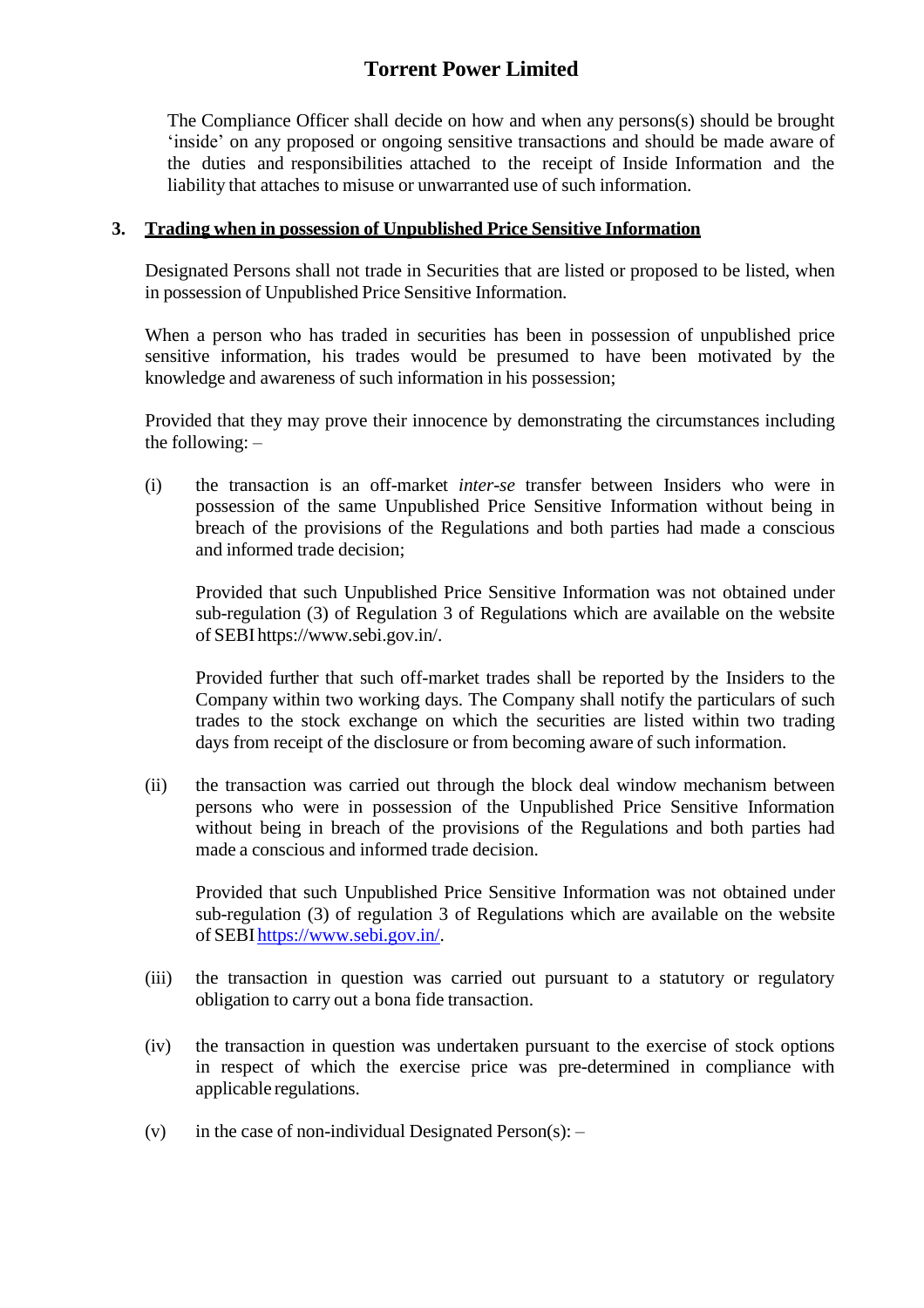- (a) the individuals who were in possession of such Unpublished Price Sensitive Information were different from the individuals taking Trading decisions and such decision-making individuals were not in possession of such Unpublished Price Sensitive Information when they took the decision to trade; and
- (b) appropriate and adequate arrangements were in place to ensure that this Code are not violated and no Unpublished Price Sensitive Information was communicated by the individuals possessing the information to the individuals taking Trading decisions and there is no evidence of such arrangements having been breached;
- (vi) the trades were executed pursuant to a Trading plan approved by the Compliance Officer.

## **4. Trading Plan**

An Insider can enter into a trading plan formulated as per the Regulation 5 of the Regulations and as pre-approved by the Compliance Officer.

Trading Window norms and restrictions on contra trade shall not be applicable for trades carried out in accordance with an approved trading plan.

### **5. Trading Window and Window Closure**

- 5.1. All the Designated Person(s) of the Company shall be governed by the Code for Trading in Securities. Designated Person(s) may execute trades subject to compliance with the Regulations. They shall not trade in Securities when the Trading Window is closed.
- 5.2. The Trading Period of the stock exchanges, called "Trading Window", is available for Trading in the Company's Securities.
- 5.3. A Trading Window shall be closed during the following periods:
	- (i) From  $1<sup>st</sup>$  July/  $1<sup>st</sup>$  October/  $1<sup>st</sup>$  January/  $1<sup>st</sup>$  April of the financial year till 48 hours after the announcement of the financial results for the relevant period to the Stock Exchanges.
	- (ii) From the date of circulation of the agenda for the meeting of the Board of Directors, in which any material price sensitive and unpublished event identified by the CEO and in his absence by the CFO, are proposed and the Trading Window shall re-open forty eight hours after the notification of these information to the Stock Exchange.
	- (iii)Additionally, the Trading Window shall be closed when the Compliance Officer determines that a Designated Person or class of Designated Persons can reasonably be expected to have possession of Unpublished Price Sensitive Information.
	- (iv) The closure of the Trading Window for these events will be advised/ informed to all concerned by the Compliance Officer for the purpose of this Code.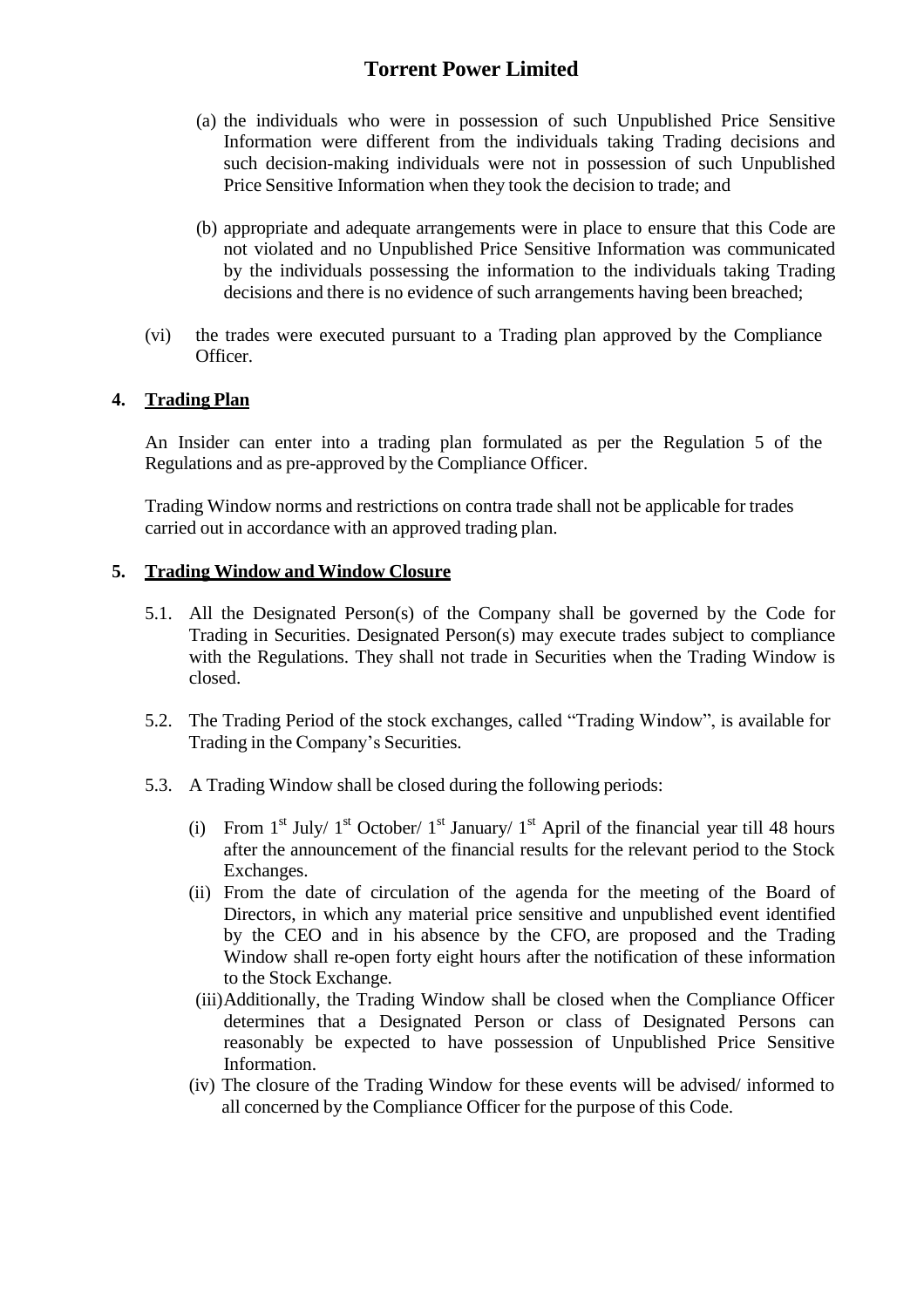- 5.4 The Trading Window restrictions mentioned in Clause 5.1 shall not apply in respect of:
	- (1) Transactions specified in sub-clauses (i) to (iv) and (vi) of Clause 3.
	- (2) Pledge of shares for a bonafide purpose such as raising of funds, subject to compliance with the respective regulations made by the SEBI.
	- (3) Transactions which are undertaken in accordance with respective regulations made by the SEBI such as acquisition by conversion of warrants or debentures, subscribing to rights issue, further public issue, preferential allotment or tendering of shares in a buyback offer, open offer, delisting offer or transactions which are undertaken through such other mechanism as may be specified by the SEBI from time to time.

In case of doubts on whether the information is unpublished and price sensitive, Designated Persons may seek clarification from Compliance Officer.

### **6. Pre-clearance of trades**

All Designated Persons, who intends to trade in the Securities of the Company including trading in derivatives of securities of the Company, shall require prior clearance from the Compliance Officer in the manner mentioned below when the Trading Window is open and for exceeding the limits Rs. 10 Lakhs (market value) whether in one transaction or series of transactions over a calendar quarter. However, no Designated Person shall be entitled to apply for pre-clearance of any proposed trade if he/she is in possession of Unpublished Price Sensitive Information even if the Trading Window is open and hence he shall not be allowed to trade.

Designated Person is entitled to apply for pre-clearance of any proposed trade even if he / she is in possession of Unpublished Price Sensitive Information irrespective of trading window restriction if trades are executed as per Clause 3 (i) to (iv), Clause 3 (vi) and Clause 5.4 (2) of this code. For Clause 3 (v), Designated Person can apply for pre-clearance only when trading window is open.

- (i) For the purpose of pre-clearance, an application shall be made to the Compliance Officer in Form E attached herewith.
- (ii) An undertaking in Form F shall be executed in favor of the Company by such Designated Person incorporating, inter alia, the following clauses, as may be applicable:
	- (a) That he/she is not in possession of "Unpublished Price Sensitive Information" up to the time of signing the undertaking.
	- (b) That in case the Designated Person receives "Unpublished Price Sensitive Information" after the signing of the undertaking but before the execution of the transaction he/she shall inform the Compliance Officer of the change in his position and that he/she would completely refrain from dealing in the Securities of the Company till the time such information becomes public.
	- (c) That he/she has not contravened the Code as notified by the Company from time to time.
	- (d) That he/she has made a full and true disclosure in the matter.

Provided that clause (a) above will not be applicable for the trades executed as per Clause 3 and Clause 5.4 (2) of this Code.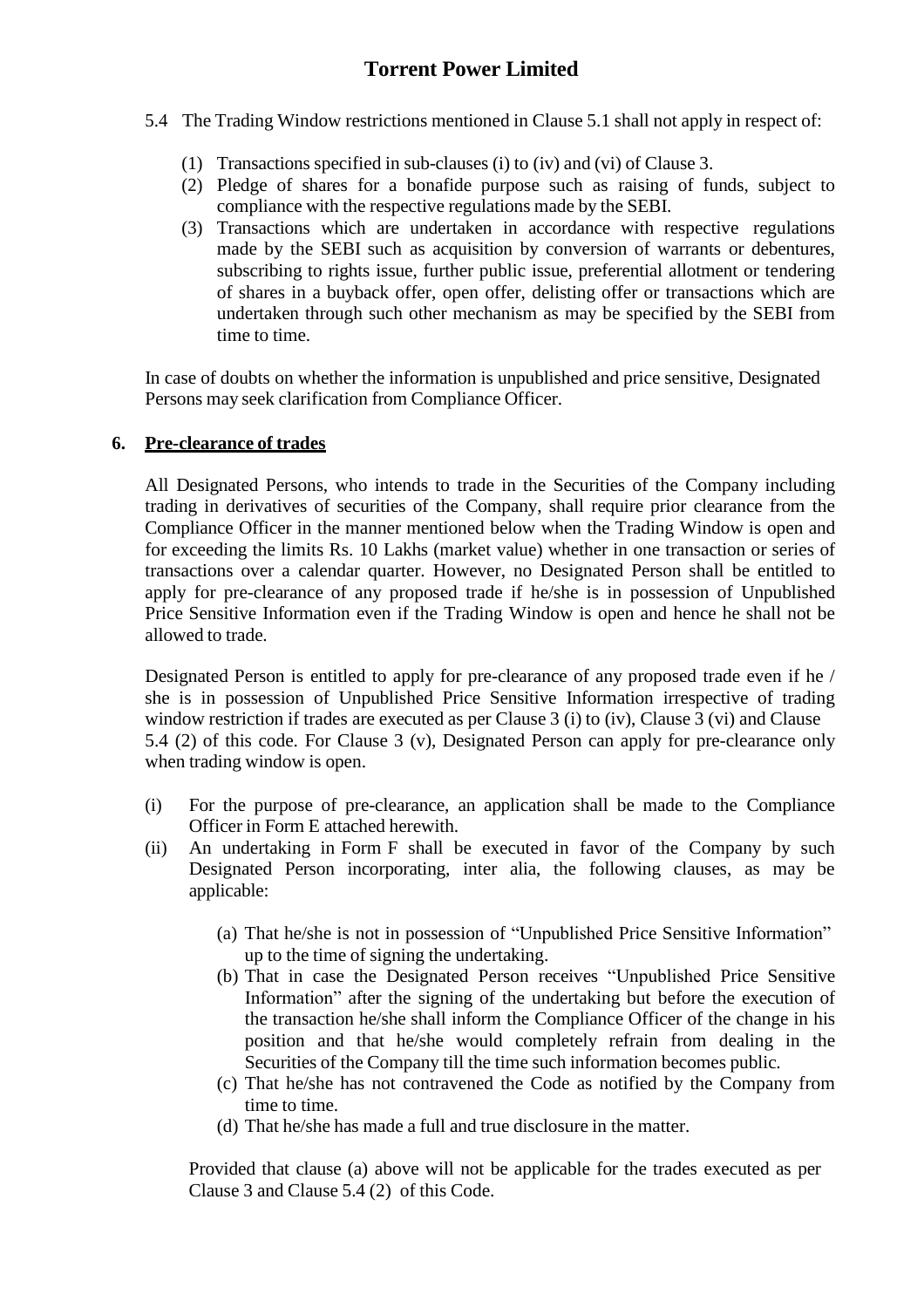- (iii) All Designated Persons shall execute their order in respect of Securities of the Company within 7 days after the pre-clearance is given. The Designated Persons shall file within 2 (two) days of the execution of the trade, the relevant details of such trade with the Compliance Officer in the prescribed form. In case the transaction is not undertaken, a report to that effect shall be filed mentioning the reason of not undertaking the transaction.
- (iv) If the order is not executed within 7 days after the approval is given, the Designated Person shall seek pre-clearance of the transaction again.
- (v) All Designated Persons who buy or sell any number of shares of the Company shall not enter into contra trade i.e. sell or buy any number of shares during the next 6 months following the prior transaction. All Designated Persons shall also not take positions in derivative transactions in the shares of the Company at any time. In case of exigency, the Compliance Officer is empowered to grant relaxation from strict application of such restriction for reasons to be recorded in writing upon an application made by Designated Persons. If any contra trade is executed, inadvertently or otherwise, in violation of such a restriction, the profits from such trade shall be liable to be disgorged for remittance to SEBI for credit to the Investor Protection and Education Fund administered by SEBI.

Provided that this shall not be applicable for trades pursuant to exercise of stock options.

- (vi) In case of Trading of Securities by the Compliance Officer, he/ she shall require prior clearance from the Chairman of the Company.
- (vii) Pre-clearance of trades shall not be required for a trade executed as per an approved trading plan and trade executed pursuant to Clause 5.4(3).

#### **7. Trading By Portfolio Managers**

This Code is also applicable to insiders who engage Portfolio Managers to trade in shares and hence the insiders are expected to take due precaution to comply with this Code while trading in securities through Portfolio Managers by:

- (i) Informing Portfolio Managers about closure of trading window.
- (ii) Ensuring to seek pre-clearance, wherever applicable, when the Portfolio Manager proposes to trade in the Company's shares exceeding threshold limit and also make continual disclosures, wherever applicable, as provided in this Code.
- (iii)Ensuring that the portfolio manager abides by the requirement of minimum holding period and not do contra trade as provided in this Code.
- (iv)Prohibiting the Portfolio manager to trade in securities of the Company at his own discretion or when the Insider is in possession of Unpublished Price Sensitive Information.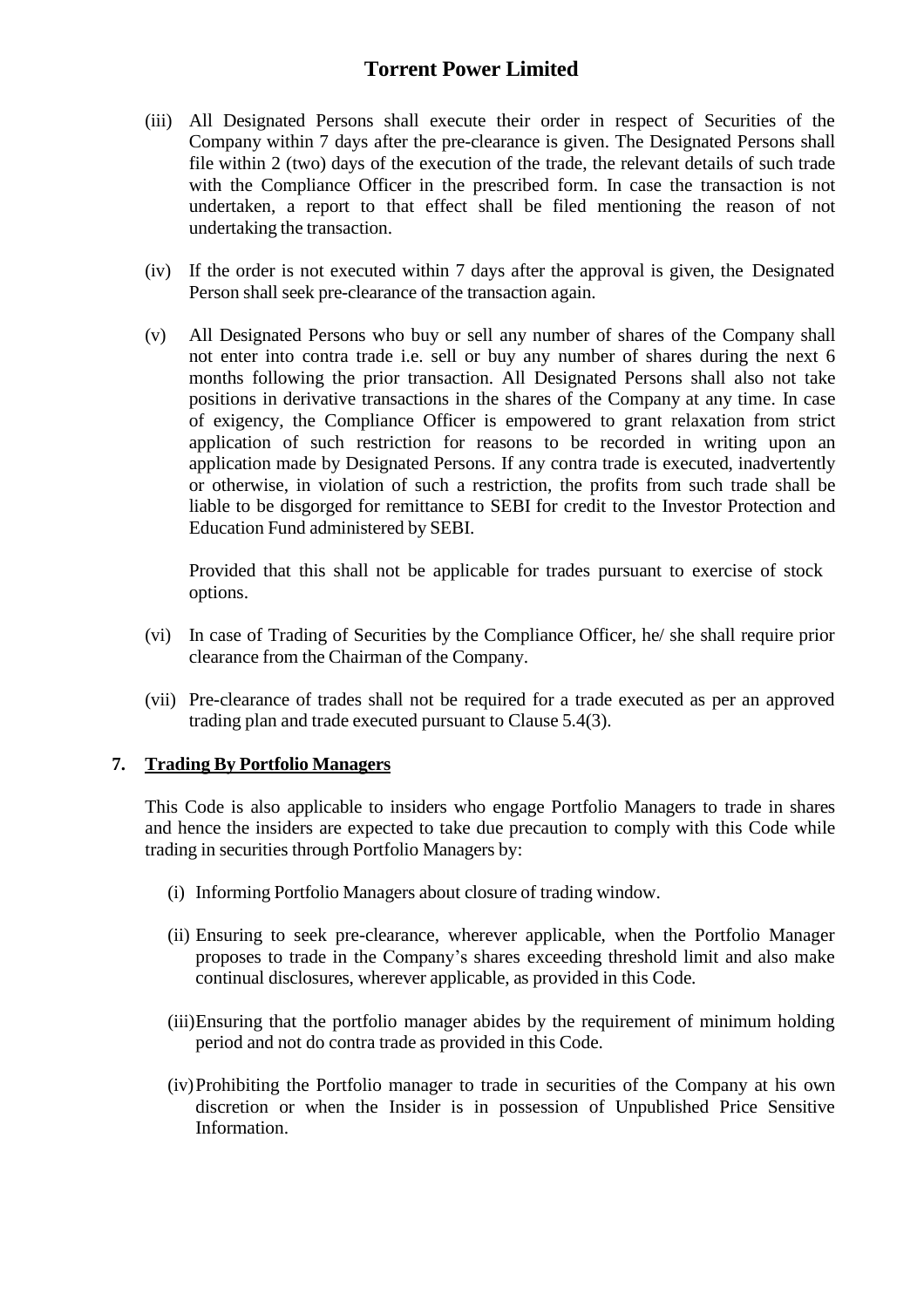Despite the above, if any trading is done by portfolio managers, it will be treated as trading done by the Insider, and therefore the insider will be held responsible for any such noncompliance and subject to such penalties as specified in this Code.

## **8. Reporting Requirementsfor transactionsin Securities:**

the Insider

The following persons shall comply with the disclosure requirements as mentioned below:

|                    | <b>Disclosure</b>                                                                                            | <b>Categories required</b><br>to make disclosures                                                                                                                                         | <b>Particulars</b>                                                                                                                                                                                                                                                                                                                                                                                                                                             | <b>Time Period</b>                                                                                                                                                                                                                               |
|--------------------|--------------------------------------------------------------------------------------------------------------|-------------------------------------------------------------------------------------------------------------------------------------------------------------------------------------------|----------------------------------------------------------------------------------------------------------------------------------------------------------------------------------------------------------------------------------------------------------------------------------------------------------------------------------------------------------------------------------------------------------------------------------------------------------------|--------------------------------------------------------------------------------------------------------------------------------------------------------------------------------------------------------------------------------------------------|
| 8.1.               | Initial<br>Disclosure to<br>the Company<br>(Internal)                                                        | Upon<br>appointment<br>$as:-$<br>- Director<br>- Key Managerial<br>Personnel<br>- Designated Person<br><sub>or</sub><br>$-$ Upon becoming a<br>Promoter or<br>member of<br>Promoter Group | Holding of Securities of<br>the Company as on<br>$\bullet$ the<br>date<br>of<br>appointment<br>as<br>Director/<br>Key<br>Managerial Personnel/<br><b>Designated Person</b><br>• the date of becoming<br>Promoter<br>$\alpha$<br>a<br>member of Promoter<br>Group,<br>including<br>the<br>statement of holdings<br>of<br>Immediate<br>Relatives<br>and<br>any<br>other person for whom<br>take<br>Trading<br>you<br>decisions<br>in<br>the<br>prescribed Form B | Within 7 days of<br>• appointment<br><b>as</b><br>Director/<br>Key<br>Managerial<br>Personnel/<br><b>Designated Person</b><br>$\bullet$ the<br>date<br>of<br>becoming<br>a<br>Promoter<br><sub>or</sub><br>member<br>of<br><b>Promoter Group</b> |
| 8.2                | Disclosure to<br>the Company<br>(Internal)                                                                   | - Designated Persons                                                                                                                                                                      | - Annual disclosure of<br>their shareholding in<br>Form A                                                                                                                                                                                                                                                                                                                                                                                                      | Within 30 days of<br>the close of financial<br>year                                                                                                                                                                                              |
| 8.3<br>a           | Continual<br>Disclosure to<br>made<br>be<br>to the<br>Company<br>(Internal)                                  | - Insiders                                                                                                                                                                                | Number of Securities<br>acquired or disposed of<br>through off-market<br>inter-se trades shall be<br>reported by the Insiders<br>in the prescribed Form<br>$\mathsf{C}$                                                                                                                                                                                                                                                                                        | Within 2 Working<br>days of such<br>transaction.                                                                                                                                                                                                 |
| 8.3<br>$\mathbf b$ | Continual<br>Disclosure to<br>be made by<br>the Company<br>(Public)                                          | Company required to<br>notify the stock<br>exchange                                                                                                                                       | Number of Securities<br>acquired or disposed of<br>through off-market<br>inter-se trades                                                                                                                                                                                                                                                                                                                                                                       | Within 2 Trading<br>days of receipt of the<br>disclosure or from<br>becoming aware of<br>such information.                                                                                                                                       |
| 8.4                | Disclosure<br>regarding the<br>Trading Plan<br>pursuant<br>to<br>which trades<br>be<br>may<br>carried out by | <b>Compliance Officer</b><br>of the Company                                                                                                                                               | Trading Plan received<br>from the Insider.                                                                                                                                                                                                                                                                                                                                                                                                                     | - As per Regulations                                                                                                                                                                                                                             |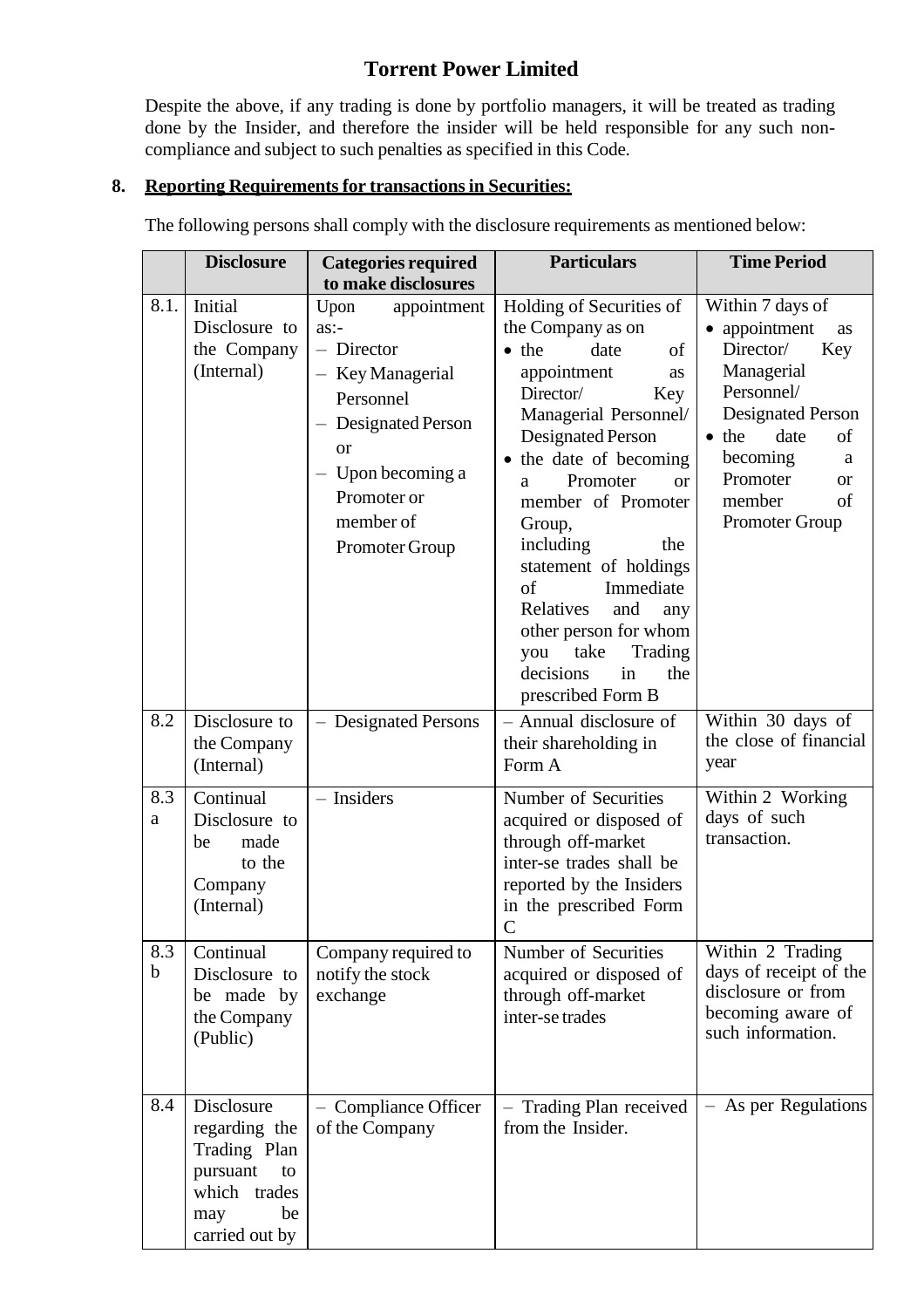The disclosures of Trading in Securities shall also include Trading in derivatives of Securities and the traded value of the derivatives shall be taken into account for purposes of this Code.

### **9. Disclosure from Designated Persons**

Designated Persons (excluding the Immediate Relative) shall disclose names and Permanent Account Number or any other identifier authorized by law of the following persons to the Company on an annual basis and as and when the information changes:

- (a) Immediate Relatives
- (b) persons with whom such designated person(s) shares a material financial relationship
- (c) Phone, mobile and cell numbers which are used by them.

In addition, the names of educational institutions from which Designated Persons have graduated and names of their past employers shall also be disclosed on a one time basis.

Explanation – The term "material financial relationship" shall mean a relationship in which one person is a recipient of any kind of payment such as by way of a loan or gift from a Designated Person during the immediately preceding twelve months, equivalent to at least 25% of the annual income of such Designated Person but shall exclude relationships in which the payment is based on arm's length transactions."

#### **10. Penalty for contravention of the code of conduct**

- 10.1 Every Designated Person shall be individually responsible for complying with the provisions of the Code (including to the extent the provisions hereof are applicable to his/her Immediate Relatives).
- 10.2 Any Designated Person who trades in Securities or communicates any information for Trading in Securities, in contravention of this Code may be penalised and appropriate action may be taken as decided by the Company.
- 10.3 Designated Person who violates the Code shall be subject to disciplinary actions by the Company including wage freeze, suspension, termination, recovery, etc. The action by the Company shall not preclude SEBI from taking any action in case of violation of SEBI (Prohibition of Insider Trading) Regulations, 2015 Any amount collected under this clause shall be remitted to SEBI for the credit to the Investor Protection and Education Fund administered by SEBI.
- 10.4 In case it is observed by the Company that there has been a violation of the Regulations, it shall promptly inform the Stock Exchange(s) where the concerned securities are traded, in such form and manner as may be specified by SEBI from time to time.

#### **11. General**

11.1 A copy of the Code is available on the website of the Compan[y](http://www.torrentpower.com/) [www.torrentpower.com.](http://www.torrentpower.com/)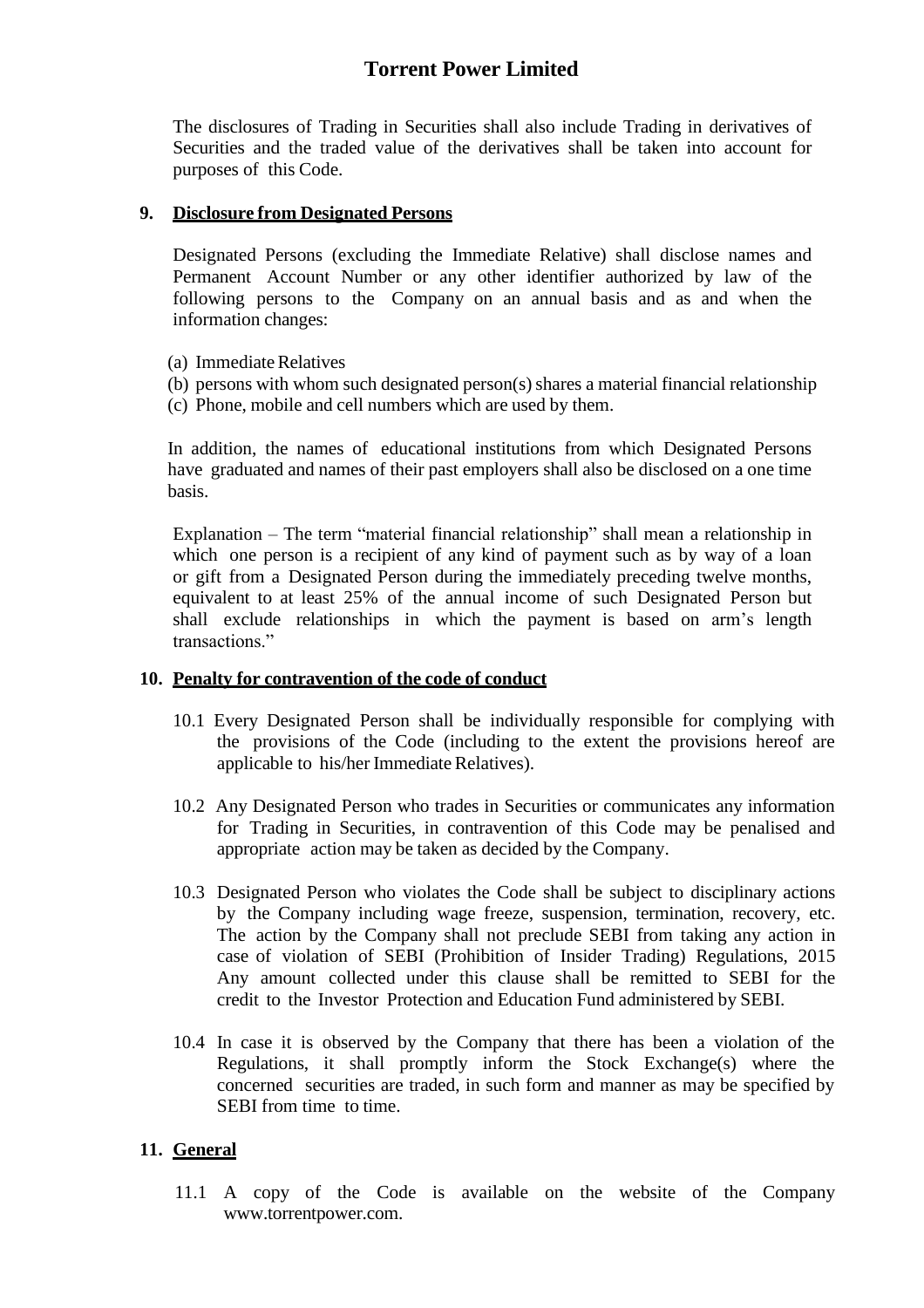- 11.2 Designated Persons and other employees are advised to acquaint themselves with their obligations under the Regulations. The Compliance Officer is available for clarification/ assistance that may be necessary.
- 11.3 The Company provides suitable protection against any discharge, termination, demotion, suspension, threats, harassment, directly or indirectly or discrimination against any employee who files a Voluntary Information Disclosure Form, irrespective of whether the information is considered or rejected by SEBI.
- 11.4 Every person, at the time of their recruitment in the Company, shall be briefed about this Code and a declaration shall be taken about their shareholding in the Company.
- 11.5 The Company, when entering into any contract with a party who shall be deemed to be an Insider under the Regulations, shall take an undertaking from the party that they shall not enter into Trading of Securities of the Company, if they are in possession of any Unpublished Price Sensitive Information.
- 11.6 Any act or deed not mentioned under the Code shall be in accordance with the Regulations.
- 11.7 The Audit Committee shall review the compliance of Code and the Regulations including the report thereon placed by the Compliance Officer at least on an annual basis.
- 11.8 In case of any statutory modification or amendment or alteration in the provisions of the Regulations, the newly modified/amended/altered provisions of the Regulations shall be deemed to be implemented in the Code immediately with effect from the date of the statutory notification for modification / amendment / alteration etc. The amended code should be placed before the Board of Directors of the Company within reasonable time for approval / consideration.

\*\*\*\*\*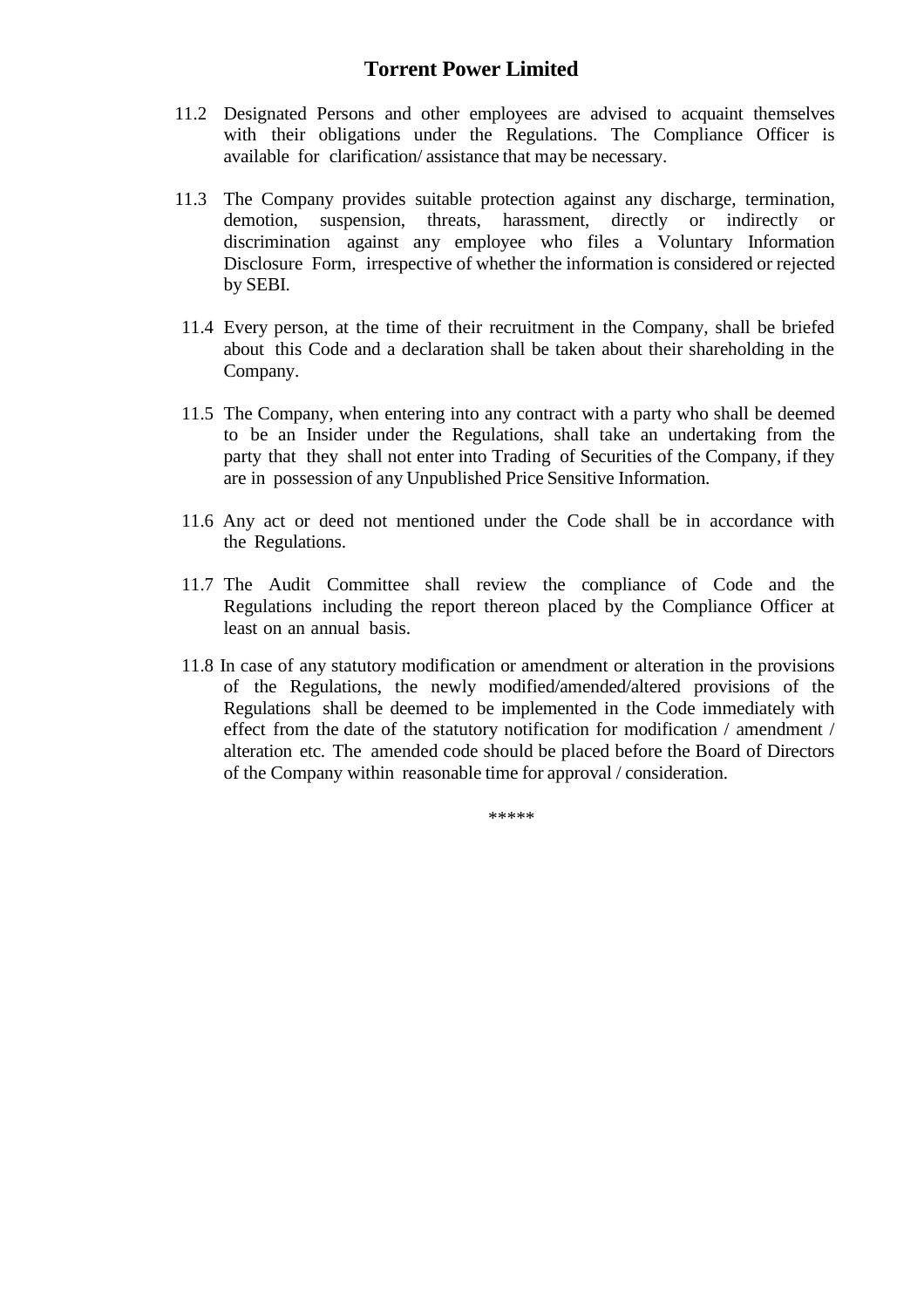## **FORM A**

### **Securities and Exchange Board of India (Prohibition of Insider Trading) Regulations, 2015**

{Pursuant to Clause 8.2 of the Code of Conduct to Regulate, Monitor and Report Trading by Designated Persons}

Name of the company: Torrent Power Limited ISIN of the company: INE813H01021

#### **Details of Securities held by Promoter, Member of Promoter Group, Designated Person including Key Managerial Personnel and Director**

| Name, PAN,<br><b>CIN/DIN &amp;</b><br>address with<br>contact nos. | <b>Category of Person</b><br>(Promoter/Member of<br><b>Promoter Group</b><br><b>Designated Person/KMP</b><br>/ Director/ Immediate<br><b>Relative/others etc.)</b> | Securities held as on the end of<br><b>Financial year</b><br><b>Type of security</b><br>(For e.g. – Shares,<br>Warrants,<br><b>Convertible</b><br>Debentures etc.) | No. of<br><b>Securities</b> | $%$ of<br><b>Shareholding</b> |
|--------------------------------------------------------------------|--------------------------------------------------------------------------------------------------------------------------------------------------------------------|--------------------------------------------------------------------------------------------------------------------------------------------------------------------|-----------------------------|-------------------------------|
|                                                                    |                                                                                                                                                                    |                                                                                                                                                                    |                             |                               |

Note: "Securities" shall have the meaning as defined under the Securities Contracts (Regulation) Act, 1956 or any *modificationsthereof.*

#### **Details of Open Interest (OI) in derivatives of the Company held by Promoter, Member of promoter group, Designated Person, including Key Managerial Personnel and Director**

|                                          | Open Interest of the Future contracts held as on the<br>end of Financial year            |  | Open Interest of the Option contracts held as on the<br>end of Financial Year force |                                               |                                                      |  |
|------------------------------------------|------------------------------------------------------------------------------------------|--|-------------------------------------------------------------------------------------|-----------------------------------------------|------------------------------------------------------|--|
| <b>Contract</b><br><b>Specifications</b> | <b>Notional value</b><br>Number of<br>in Rupee terms<br>units (contracts)<br>* lot size) |  | <b>Contract</b><br><b>Specifications</b>                                            | Number of<br>units (contracts)<br>* lot size) | <b>Notional</b><br>value in<br><b>Rupee</b><br>terms |  |
|                                          |                                                                                          |  |                                                                                     |                                               |                                                      |  |

Note: In case of Options, notional value shall be calculated based on premium plus strike price of options.

Name: Designation: Date: Place: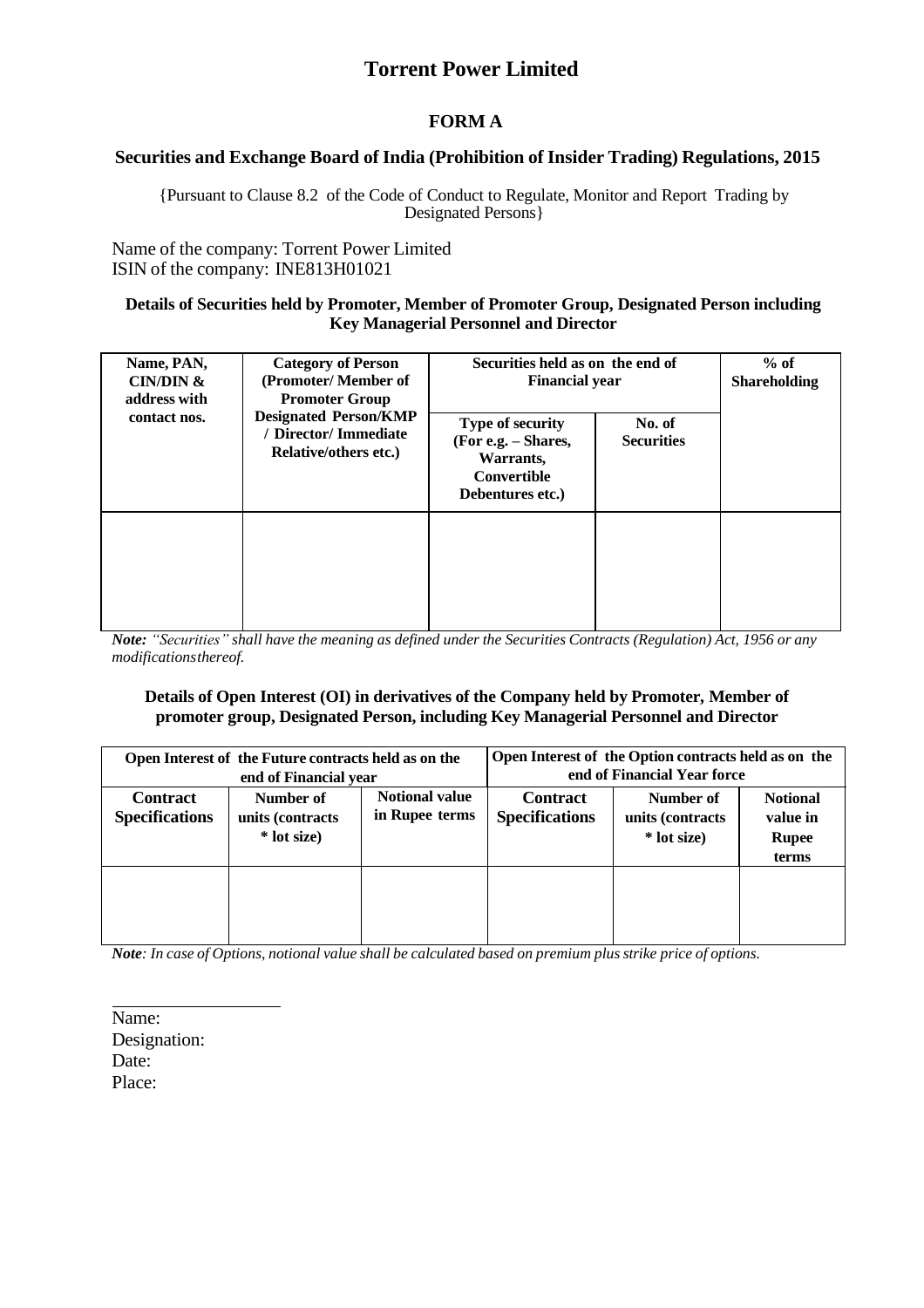### **FORM B**

#### **Securities and Exchange Board of India (Prohibition of Insider Trading) Regulations, 2015**

{Pursuant to Clause 8.1 of the Code of Conduct to Regulate, Monitor and Report Trading by Designated Persons}

Name of the company: Torrent Power Limited ISIN of the company: INE813H01021

**Details of Securities held on appointment of Designated Person including Key Managerial Personnel or Director or upon becoming a Promoter or Member of Promoter Group and Immediate Relatives of such persons and by any other person for whom such person takes** 

#### **trading decisions**

| Name,<br>PAN,<br><b>CIN/DIN</b><br>& address<br>with<br>contact<br>nos. | <b>Category of Person</b><br>(Promoter/Member)<br>of Promoter Group<br><b>Designated Person</b><br><b>/KMP / Director/</b><br>/Immediate<br><b>Relatives/others</b><br>etc.) | Date of becoming<br><b>Promoter or</b><br>Member of<br><b>Promoter Group</b><br>or date of<br>appointment of<br><b>KMP / Director</b><br><b>Designated Person</b> | Securities held at the time of<br>becoming Promoter or Member of<br>Promoter Group or date of<br>appointment of Designated Person<br>including KMP / Director<br><b>Type of security</b><br>(For e.g. – Shares,<br>Warrants,<br>Convertible<br><b>Debentures, Rights</b><br>entitlements etc.) | No. of<br><b>Securities</b> | $%$ of<br><b>Shareholding</b> |
|-------------------------------------------------------------------------|------------------------------------------------------------------------------------------------------------------------------------------------------------------------------|-------------------------------------------------------------------------------------------------------------------------------------------------------------------|------------------------------------------------------------------------------------------------------------------------------------------------------------------------------------------------------------------------------------------------------------------------------------------------|-----------------------------|-------------------------------|
|                                                                         |                                                                                                                                                                              |                                                                                                                                                                   |                                                                                                                                                                                                                                                                                                |                             |                               |

Note: "Securities" shall have the meaning as defined under the Securities Contracts (Regulation) Act, 1956 or any *modificationsthereof.*

#### **Details of Open Interest (OI) in derivatives of the Company held on appointment of Designated Person including Key Managerial Personnel and Director or upon becoming a Promoter or Member of Promoter Group and immediate relatives of such persons and by any other person for whom such person takes trading decisions**

|                       | Open Interest of the Future contracts held at the time of<br>becoming Promoter or Member of Promoter Group/ on |                       | Open Interest of the Option Contracts held at the time of<br>becoming Promoter or Member of Promoter Group/ on |                                                    |                    |  |  |
|-----------------------|----------------------------------------------------------------------------------------------------------------|-----------------------|----------------------------------------------------------------------------------------------------------------|----------------------------------------------------|--------------------|--|--|
|                       | the date of appointment of Designated Person/KMP /                                                             |                       |                                                                                                                | the date of appointment of Designated Person/KMP / |                    |  |  |
|                       | <b>Director</b>                                                                                                |                       | <b>Director</b>                                                                                                |                                                    |                    |  |  |
| <b>Contract</b>       | Number of units                                                                                                | <b>Notional value</b> | <b>Contract</b>                                                                                                | <b>Number of units</b>                             | Notional value in  |  |  |
| <b>Specifications</b> | (contracts * lot                                                                                               | in Rupee terms        | <b>Specifications</b>                                                                                          | (contracts * lot                                   | <b>Rupee terms</b> |  |  |
|                       | size)                                                                                                          |                       |                                                                                                                | size)                                              |                    |  |  |
|                       |                                                                                                                |                       |                                                                                                                |                                                    |                    |  |  |
|                       |                                                                                                                |                       |                                                                                                                |                                                    |                    |  |  |
|                       |                                                                                                                |                       |                                                                                                                |                                                    |                    |  |  |

Note: In case of Options, notional value shall be calculated based on premium plus strike price of options.

Name: Designation: Date: Place: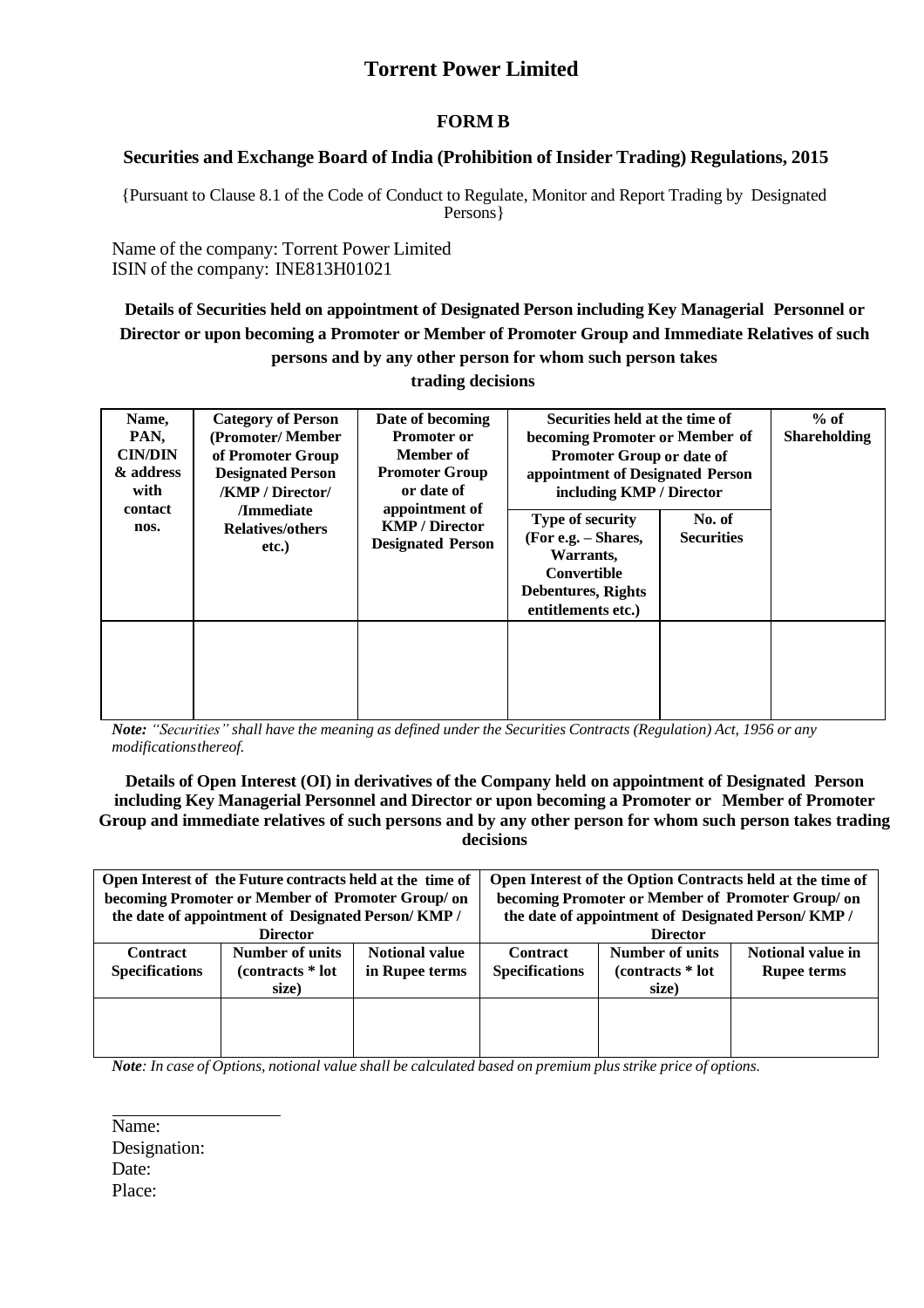### **FORM C**

### **Securities and Exchange Board of India (Prohibition of Insider Trading) Regulations, 2015**

{Pursuant to Clause Clause 8.3 (a) of the Code of Conduct to Regulate, Monitor and Report Trading by Designated Persons} Name

of the company: Torrent Power Limited

ISIN of the company: INE813H01021

#### Details of change in holding of Securities of Promoter, Member of Promoter Group, Insider, Designated Person including Key Managerial Personnel or Director and **Immediate Relatives of such persons and by any other person for whom such person takes trading decisions**

| Name,<br>PAN,<br>CIN/DIN,<br>&<br>address<br>with | Category<br>of Person<br>(Promoter/<br><b>Member of</b><br><b>Promoter</b><br>Group/                                    | <b>Securities held prior</b><br><b>Securities acquired/Disposed</b><br><b>Securities held post</b><br>acquisition/disposal<br>to<br>acquisition/disposal |                                           |                                                                                                                                              |     | Date of<br>allotment<br>advice/<br>acquisition of<br>shares/sale of<br>shares specify |                                                                                                                          |                                                                                                                                       |                                           |  |            | Date of<br>intimation<br>to<br>company                                     | <b>Mode of</b><br>acquisition/<br>disposal (on<br>market<br>purchase/<br>public rights/ | <b>Exchange</b><br>on which<br>the trade<br>was<br>executed |
|---------------------------------------------------|-------------------------------------------------------------------------------------------------------------------------|----------------------------------------------------------------------------------------------------------------------------------------------------------|-------------------------------------------|----------------------------------------------------------------------------------------------------------------------------------------------|-----|---------------------------------------------------------------------------------------|--------------------------------------------------------------------------------------------------------------------------|---------------------------------------------------------------------------------------------------------------------------------------|-------------------------------------------|--|------------|----------------------------------------------------------------------------|-----------------------------------------------------------------------------------------|-------------------------------------------------------------|
| contact<br>nos.                                   | KMP/<br>Directors/<br><b>Designated</b><br>Person/<br>Insider/<br><b>Immediate</b><br><b>Relatives/</b><br>others etc.) | Type of<br>security<br>$(For e.g. -$<br>Shares,<br>Warrants,<br>Convertible<br>Debentures,<br><b>Rights</b><br>entitlement<br>$s$ etc.)                  | No.<br>and $\%$<br>of<br>shareh<br>olding | <b>Type of</b><br>security<br>(For e.g. $-$<br>Shares,<br>Warrants,<br>Convertible<br>Debentures,<br><b>Rights</b><br>entitlement<br>s etc.) | No. | <b>Value</b>                                                                          | Transaction<br><b>Type</b><br>(Purchase/<br>Sale/ Pledge/<br>Revocation/<br>Invocation/<br>others-<br>please<br>specify) | Type of<br>security<br>(For e.g. $-$<br>Shares,<br>Warrants,<br>Convertible<br>Debentures,<br><b>Rights</b><br>entitlement<br>s etc.) | No.<br>and $\%$<br>of<br>shareh<br>olding |  | To<br>From | preferential<br>offer / off<br>market/Inter-<br>se transfer,<br>ESOPs etc. |                                                                                         |                                                             |
|                                                   |                                                                                                                         |                                                                                                                                                          |                                           |                                                                                                                                              |     |                                                                                       |                                                                                                                          |                                                                                                                                       |                                           |  |            |                                                                            |                                                                                         |                                                             |

Note: i. "Securities" shall have the meaning as defined under the Securities Contracts (Regulation) Act, 1956 or any modifications thereof.

ii. Value of transaction excludes taxes/brokerage/any other charges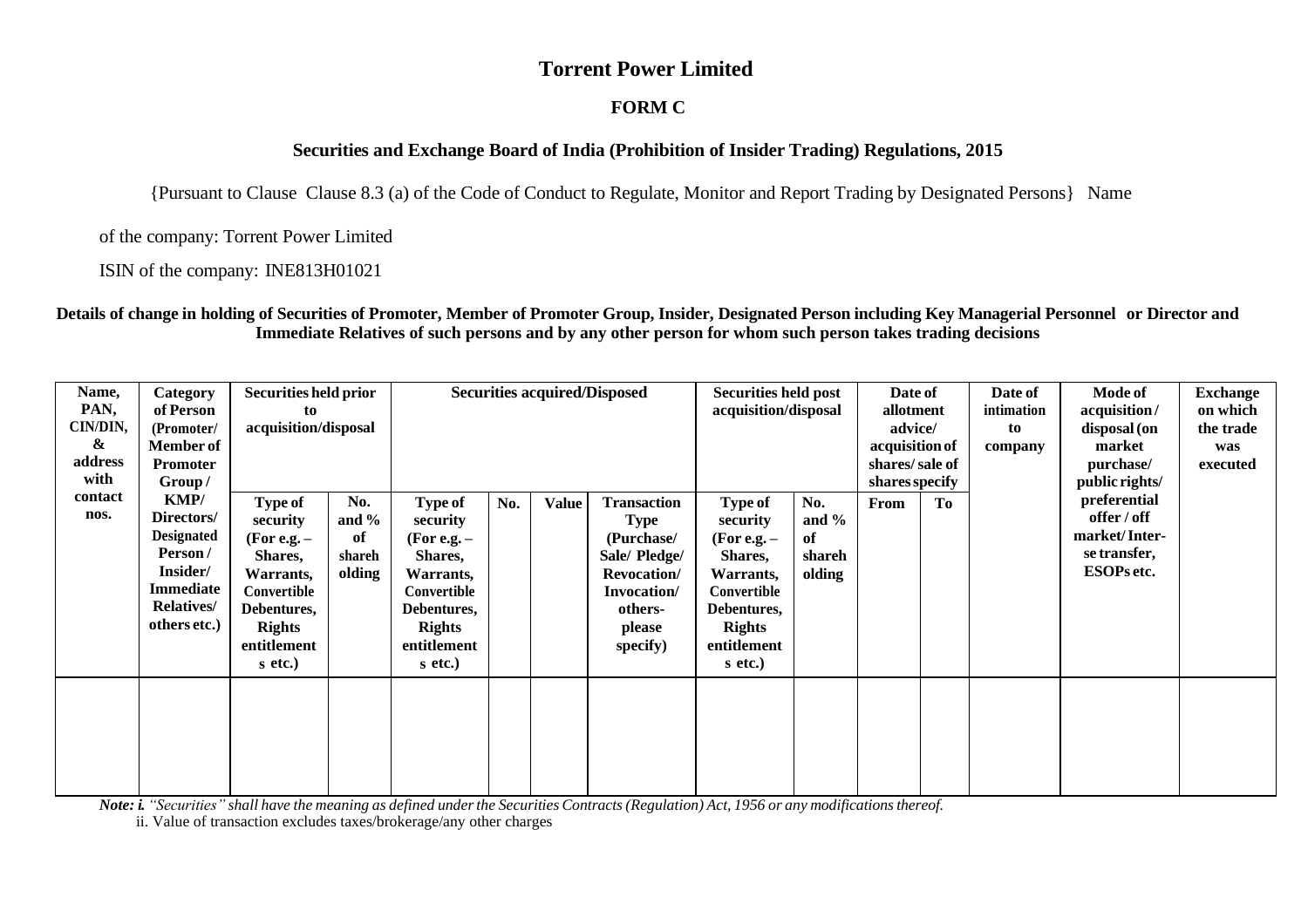Details of Trading in derivatives of the Company by Promoter, Member of Promoter Group, Insider, Designated Person including Key Managerial **Personnel or Director and immediate relatives of such persons and by any other person for whom such person takes trading decisions**

|                         |                               | <b>Exchange on which the</b> |                                           |                       |                                                  |  |
|-------------------------|-------------------------------|------------------------------|-------------------------------------------|-----------------------|--------------------------------------------------|--|
| <b>Type of contract</b> | <b>Contractspecifications</b> |                              | <b>Buy</b>                                |                       | trade was executed                               |  |
|                         |                               | <b>Notional Value</b>        | Number of units<br>(contracts * lot size) | <b>Notional Value</b> | <b>Number of units</b><br>(contracts * lot size) |  |
|                         |                               |                              |                                           |                       |                                                  |  |
|                         |                               |                              |                                           |                       |                                                  |  |
|                         |                               |                              |                                           |                       |                                                  |  |
|                         |                               |                              |                                           |                       |                                                  |  |

Name: Designation: Date: Place: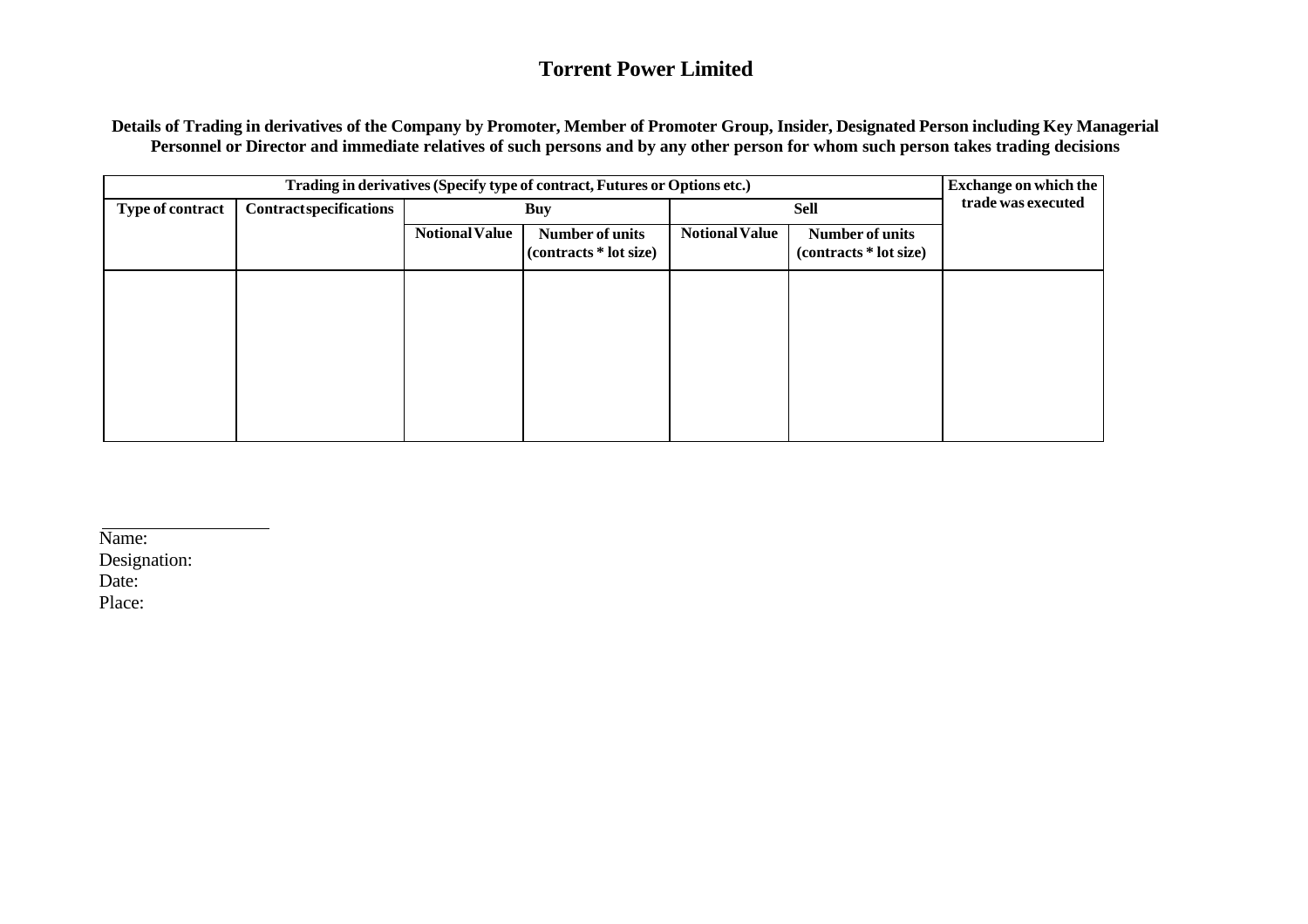## **FORM D**

Removed as no longer required vide SEBI notification SEBI/ HO/ ISD/ ISD/ CIR/ P/ 2021/ 617 dated August 13, 2021.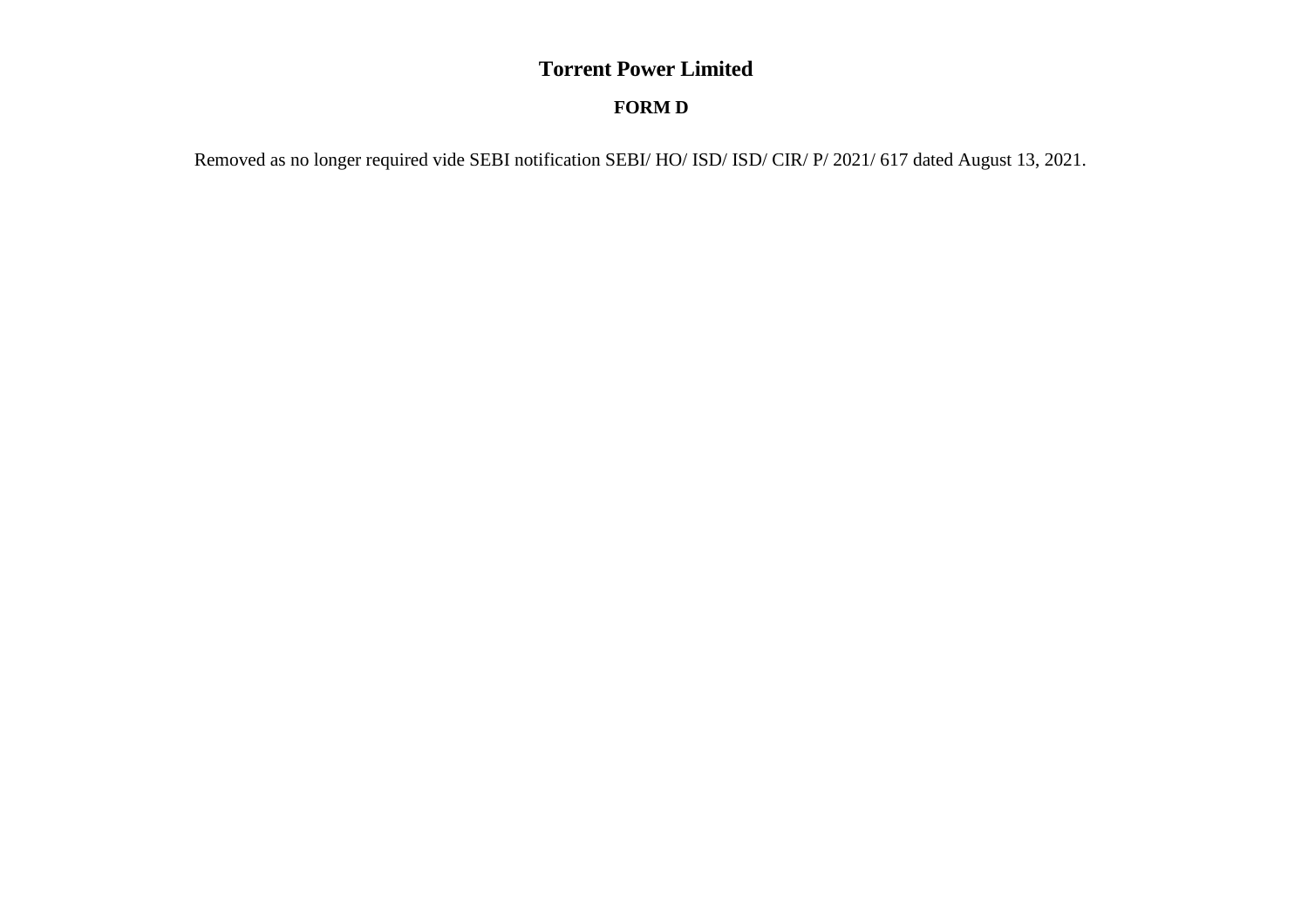### **FORM E**

### **Application for Pre-clearance of Trade under Securities and Exchange Board of India (Prohibition of Insider Trading) Regulations, 2015**

{Pursuant to Clause 6 of the Code of Conduct to Regulate, Monitor and Report Trading by Designated Persons }

To, The Compliance Officer Torrent Power Limited Through (name of Dept. Head, if applicable)

| 1.               | Name of the applicant                   | $\ddot{\cdot}$ |                                                  |
|------------------|-----------------------------------------|----------------|--------------------------------------------------|
| 2.               | In case of Immediate Relative, name     | :              |                                                  |
|                  | of Designated Person and relation       |                |                                                  |
|                  | with him/her                            |                |                                                  |
| 3.               | Designation                             | $\ddot{\cdot}$ |                                                  |
|                  | Department                              |                |                                                  |
|                  | Location                                |                |                                                  |
| 4.               | <b>Employee Code</b>                    | $\vdots$       |                                                  |
| $\overline{5}$ . | Number and value of securities in the   | $\vdots$       |                                                  |
|                  | Company held as on date (with folio /   |                |                                                  |
|                  | DP ID/Client ID No.)                    |                |                                                  |
| 6.               | Pre-clearance required under*           | $\ddot{\cdot}$ | Clause $6$ (i)                                   |
|                  |                                         |                | Clause $6$ (iv)                                  |
|                  |                                         |                |                                                  |
| 7.               | The proposal is for*                    |                | (i) Acquisition in the open market               |
|                  |                                         |                | (ii) Subscription to the Securities              |
|                  |                                         |                | (iii) Sale of Securities                         |
|                  |                                         |                | (iv) off-market <i>inter-se</i> transfer between |
|                  |                                         |                | <b>Insiders</b>                                  |
|                  |                                         |                | (v) block deal                                   |
|                  |                                         |                | (vi) statutory or regulatory obligation          |
|                  |                                         |                | exercise of stock options<br>(vii)               |
|                  |                                         |                | Pledge of Shares<br>(viii)                       |
| 8.               | In case of Clause $6.1$ (iv),           |                |                                                  |
|                  | Reasons for re-application              |                |                                                  |
|                  |                                         |                |                                                  |
| 9.               | Number of Securities proposed to be     |                |                                                  |
|                  | acquired / subscribed / sold / pledged. |                |                                                  |
| 10.              | Current market price (as on the date    |                |                                                  |
|                  | of application)                         |                |                                                  |
| 11.              | Whether the proposed transaction will   |                |                                                  |
|                  | be through stock exchange or off        |                |                                                  |
|                  | market deal                             |                |                                                  |
| 12.              | Proposed mode of dealing in             |                | Physical<br>(i)                                  |
|                  | Securities <sup>*</sup>                 |                | (ii)<br>Demat                                    |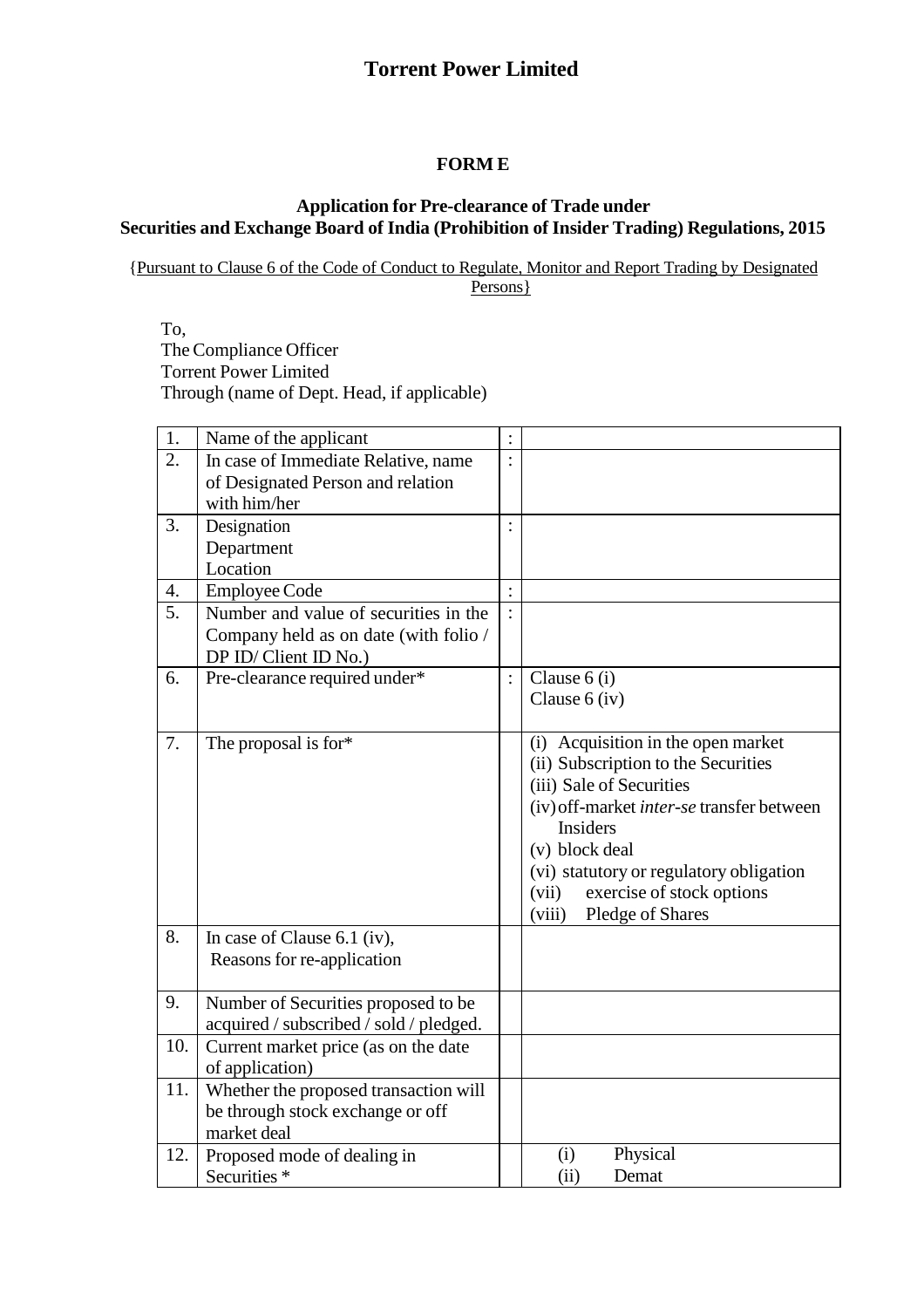|  | 13. If Securities are held / proposed to be |  |
|--|---------------------------------------------|--|
|  |                                             |  |
|  | dealt in dematerialized form                |  |
|  |                                             |  |
|  |                                             |  |

Place:<br>Date:

Signature<sub>\_</sub>

*\*Strikewhicheveris not applicable.*